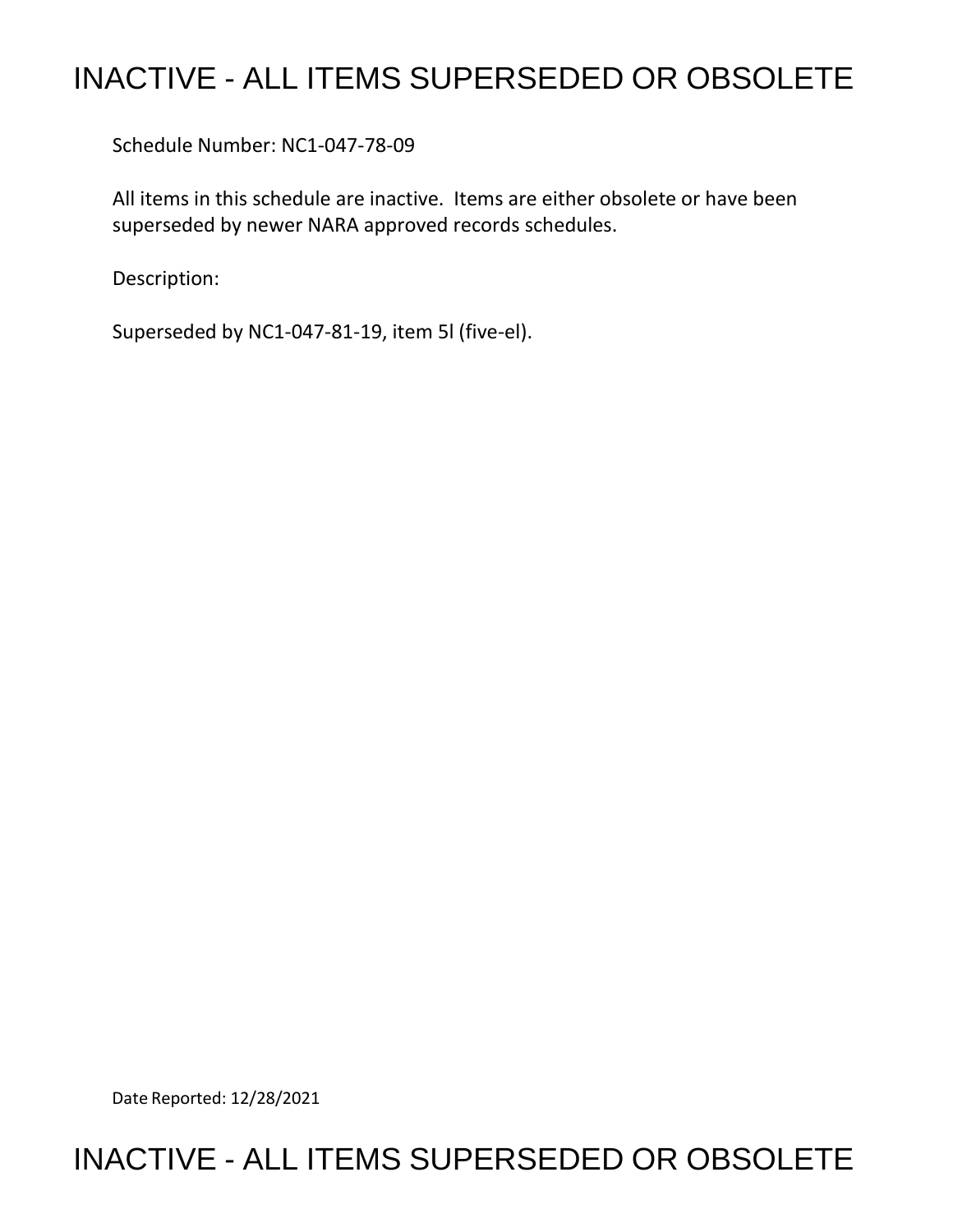| REQUEST FOR RECORDS DISPOSITION AUTHORITY<br>TO GENERAL SERVICES ADMINISTRATION,<br>NATIONAL ARCHIVES AND RECORDS SERVICE, WASHINGTON, DC 20408<br>1. FROM (AGENCY OR ESTABLISHMENT)<br>Department.of.Health, Education, and Welfare<br>2. MAJOR SUPDIVISION<br>Social Security Administration<br>3. MINOR SUBDIVISION<br>Office of Program Operations<br>4. NAME OF PEESON WITH WHOM TO CONFER<br>George S. Yamamura<br>6. CERTIFICATE OF ACENCY REPRESENTATIVE<br>I hereby certify that I am authorized to act for this agency in matters pertaining to the disposal of the agency's records;<br>that the records proposed for disposal in this Request of _______ page(s) are not now needed for the business of<br>this agency or will not be needed after the retention periods specified.<br>A Request for immediate disposal.<br><b>A B</b> Request for disposal after a specified period of time or request for permanent<br>reteption.<br>C. DATE<br>SIGNATURE OF<br>7.<br>ITEM NO. | (See Instructions on reverse)<br>AGENCY REPRESENTATIVE<br>8. DESCRIPTION OF ITEM<br>(With Inclusive Dates or Retention Periods) | 5. TEL EXT<br>594-5770<br>E. TITLE | ON 8OL<br>NC <sub>1</sub><br>DATE RECEIVED<br>In accordance with the provisions of 44 U.S.C. 3303a the disposal re-<br>quest, including algendments, is approved except for items that may<br>be star-ped "disposal not approved" or "withdrawn" in culumn 10.<br>Keconds Officer | LEAVE BLANK<br>78<br>47<br>1 FEB 1978<br>NOTIFICATION TO AGENCY<br>trebivist of the U<br>9. | 9<br>- 10.          |
|----------------------------------------------------------------------------------------------------------------------------------------------------------------------------------------------------------------------------------------------------------------------------------------------------------------------------------------------------------------------------------------------------------------------------------------------------------------------------------------------------------------------------------------------------------------------------------------------------------------------------------------------------------------------------------------------------------------------------------------------------------------------------------------------------------------------------------------------------------------------------------------------------------------------------------------------------------------------------------------------|---------------------------------------------------------------------------------------------------------------------------------|------------------------------------|-----------------------------------------------------------------------------------------------------------------------------------------------------------------------------------------------------------------------------------------------------------------------------------|---------------------------------------------------------------------------------------------|---------------------|
|                                                                                                                                                                                                                                                                                                                                                                                                                                                                                                                                                                                                                                                                                                                                                                                                                                                                                                                                                                                              |                                                                                                                                 |                                    |                                                                                                                                                                                                                                                                                   |                                                                                             |                     |
|                                                                                                                                                                                                                                                                                                                                                                                                                                                                                                                                                                                                                                                                                                                                                                                                                                                                                                                                                                                              |                                                                                                                                 |                                    |                                                                                                                                                                                                                                                                                   |                                                                                             |                     |
|                                                                                                                                                                                                                                                                                                                                                                                                                                                                                                                                                                                                                                                                                                                                                                                                                                                                                                                                                                                              |                                                                                                                                 |                                    |                                                                                                                                                                                                                                                                                   |                                                                                             |                     |
|                                                                                                                                                                                                                                                                                                                                                                                                                                                                                                                                                                                                                                                                                                                                                                                                                                                                                                                                                                                              |                                                                                                                                 |                                    |                                                                                                                                                                                                                                                                                   |                                                                                             |                     |
|                                                                                                                                                                                                                                                                                                                                                                                                                                                                                                                                                                                                                                                                                                                                                                                                                                                                                                                                                                                              |                                                                                                                                 |                                    |                                                                                                                                                                                                                                                                                   |                                                                                             |                     |
|                                                                                                                                                                                                                                                                                                                                                                                                                                                                                                                                                                                                                                                                                                                                                                                                                                                                                                                                                                                              |                                                                                                                                 |                                    |                                                                                                                                                                                                                                                                                   |                                                                                             |                     |
|                                                                                                                                                                                                                                                                                                                                                                                                                                                                                                                                                                                                                                                                                                                                                                                                                                                                                                                                                                                              |                                                                                                                                 |                                    |                                                                                                                                                                                                                                                                                   |                                                                                             |                     |
|                                                                                                                                                                                                                                                                                                                                                                                                                                                                                                                                                                                                                                                                                                                                                                                                                                                                                                                                                                                              |                                                                                                                                 |                                    |                                                                                                                                                                                                                                                                                   |                                                                                             |                     |
|                                                                                                                                                                                                                                                                                                                                                                                                                                                                                                                                                                                                                                                                                                                                                                                                                                                                                                                                                                                              |                                                                                                                                 |                                    |                                                                                                                                                                                                                                                                                   |                                                                                             |                     |
|                                                                                                                                                                                                                                                                                                                                                                                                                                                                                                                                                                                                                                                                                                                                                                                                                                                                                                                                                                                              |                                                                                                                                 |                                    |                                                                                                                                                                                                                                                                                   |                                                                                             |                     |
|                                                                                                                                                                                                                                                                                                                                                                                                                                                                                                                                                                                                                                                                                                                                                                                                                                                                                                                                                                                              |                                                                                                                                 |                                    |                                                                                                                                                                                                                                                                                   | SAMPLE OR<br>JOB NO                                                                         | <b>ACTION TAKEN</b> |
| Form SF-1199, Authorization for Deposit of Social Security<br>Payments                                                                                                                                                                                                                                                                                                                                                                                                                                                                                                                                                                                                                                                                                                                                                                                                                                                                                                                       |                                                                                                                                 |                                    |                                                                                                                                                                                                                                                                                   |                                                                                             |                     |
| This is a three-part form used to obtain recipient's<br>authorization for SSA to change the check payee to a<br>financial organization and to direct the check to the<br>address of that financial organization. It also confirms<br>the organization's agreement to act as agent for the<br>recipient. The recipient and financial organization<br>each receive a copy of the form.                                                                                                                                                                                                                                                                                                                                                                                                                                                                                                                                                                                                         |                                                                                                                                 |                                    |                                                                                                                                                                                                                                                                                   |                                                                                             |                     |
| Destroy 3 months after systems input and acceptance.                                                                                                                                                                                                                                                                                                                                                                                                                                                                                                                                                                                                                                                                                                                                                                                                                                                                                                                                         |                                                                                                                                 |                                    |                                                                                                                                                                                                                                                                                   |                                                                                             |                     |
|                                                                                                                                                                                                                                                                                                                                                                                                                                                                                                                                                                                                                                                                                                                                                                                                                                                                                                                                                                                              |                                                                                                                                 |                                    |                                                                                                                                                                                                                                                                                   |                                                                                             |                     |
|                                                                                                                                                                                                                                                                                                                                                                                                                                                                                                                                                                                                                                                                                                                                                                                                                                                                                                                                                                                              |                                                                                                                                 |                                    |                                                                                                                                                                                                                                                                                   |                                                                                             |                     |
|                                                                                                                                                                                                                                                                                                                                                                                                                                                                                                                                                                                                                                                                                                                                                                                                                                                                                                                                                                                              |                                                                                                                                 |                                    |                                                                                                                                                                                                                                                                                   |                                                                                             |                     |
| 115-107 Lot to agency - 2/7/78 0                                                                                                                                                                                                                                                                                                                                                                                                                                                                                                                                                                                                                                                                                                                                                                                                                                                                                                                                                             |                                                                                                                                 |                                    |                                                                                                                                                                                                                                                                                   |                                                                                             |                     |